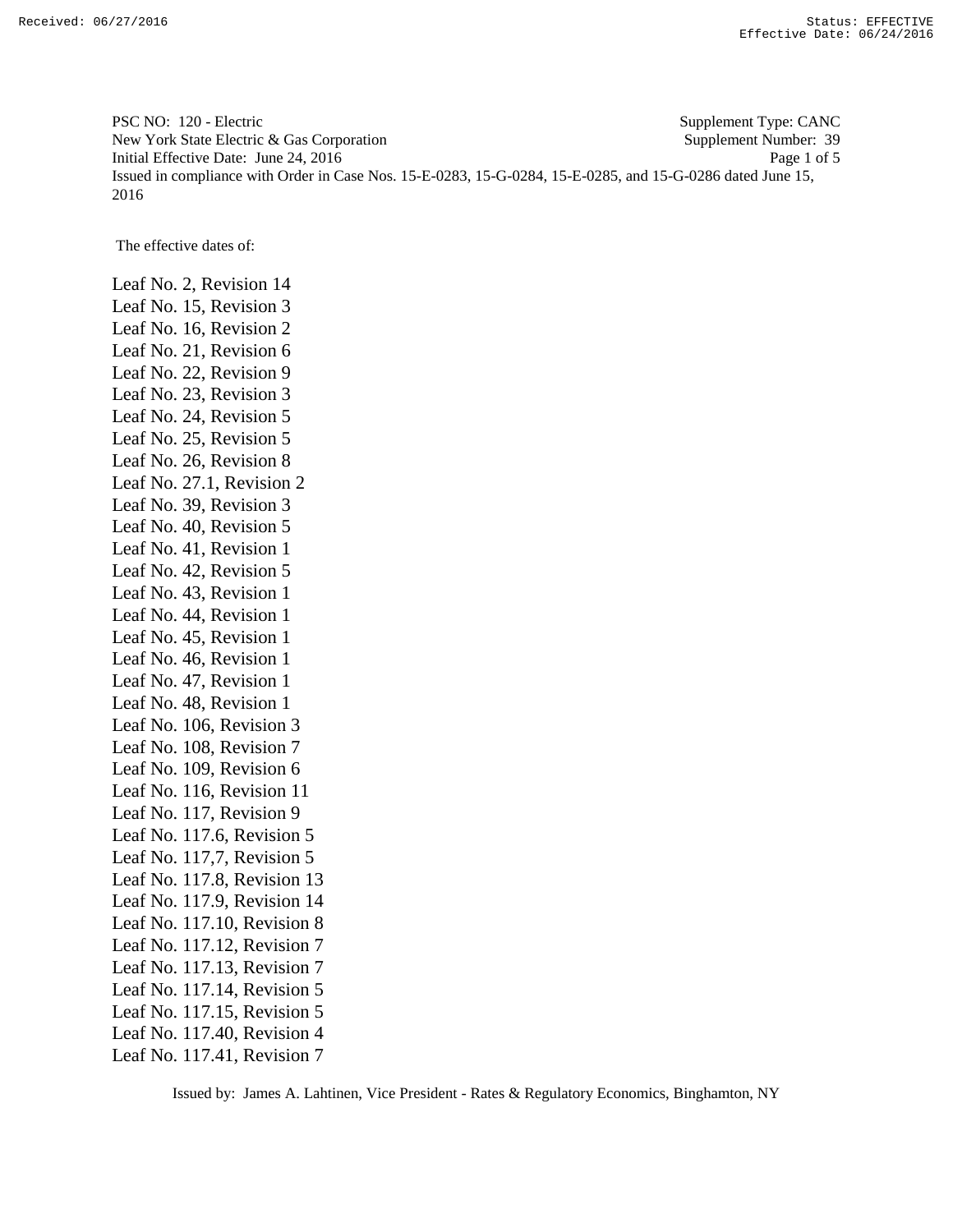PSC NO: 120 - Electric Supplement Type: CANC New York State Electric & Gas Corporation Supplement Number: 39 Initial Effective Date: June 24, 2016 Page 2 of 5 Issued in compliance with Order in Case Nos. 15-E-0283, 15-G-0284, 15-E-0285, and 15-G-0286 dated June 15, 2016

Leaf No. 117.46, Revision 1 Leaf No. 119, Revision 12 Leaf No. 122, Revision 11 Leaf No. 123, Revision 24 Leaf No. 124, Revision 20 Leaf No. 128, Revision 8 Leaf No. 129, Revision 15 Leaf No. 131, Revision 22 Leaf No. 131.1, Revision 5 Leaf No. 132.2, Revision 1 Leaf No. 133, Revision 24 Leaf No. 135, Revision 16 Leaf No. 136, Revision 10 Leaf No. 137, Revision 6 Leaf No. 139, Revision 21 Leaf No. 140, Revision 8 Leaf No. 141, Revision 9 Leaf No. 142, Revision 10 Leaf No. 143, Revision 3 Leaf No. 145, Revision 3 Leaf No. 147, Revision 14 Leaf No. 149, Revision 13 Leaf No. 150, Revision 8 Leaf No. 153.1, Revision 3 Leaf No. 154, Revision 7 Leaf No. 155, Revision 14 Leaf No. 156, Revision 13 Leaf No. 157, Revision 22 Leaf No. 158, Revision 22 Leaf No. 158.1, Revision 4 Leaf No. 159.2, Revision 1 Leaf No. 161, Revision 13 Leaf No. 162, Revision 4 Leaf No. 164, Revision 9 Leaf No. 165, Revision 7 Leaf No. 166, Revision 23 Leaf No. 167, Revision 21 Leaf No. 168, Revision 12

Issued by: James A. Lahtinen, Vice President - Rates & Regulatory Economics, Binghamton, NY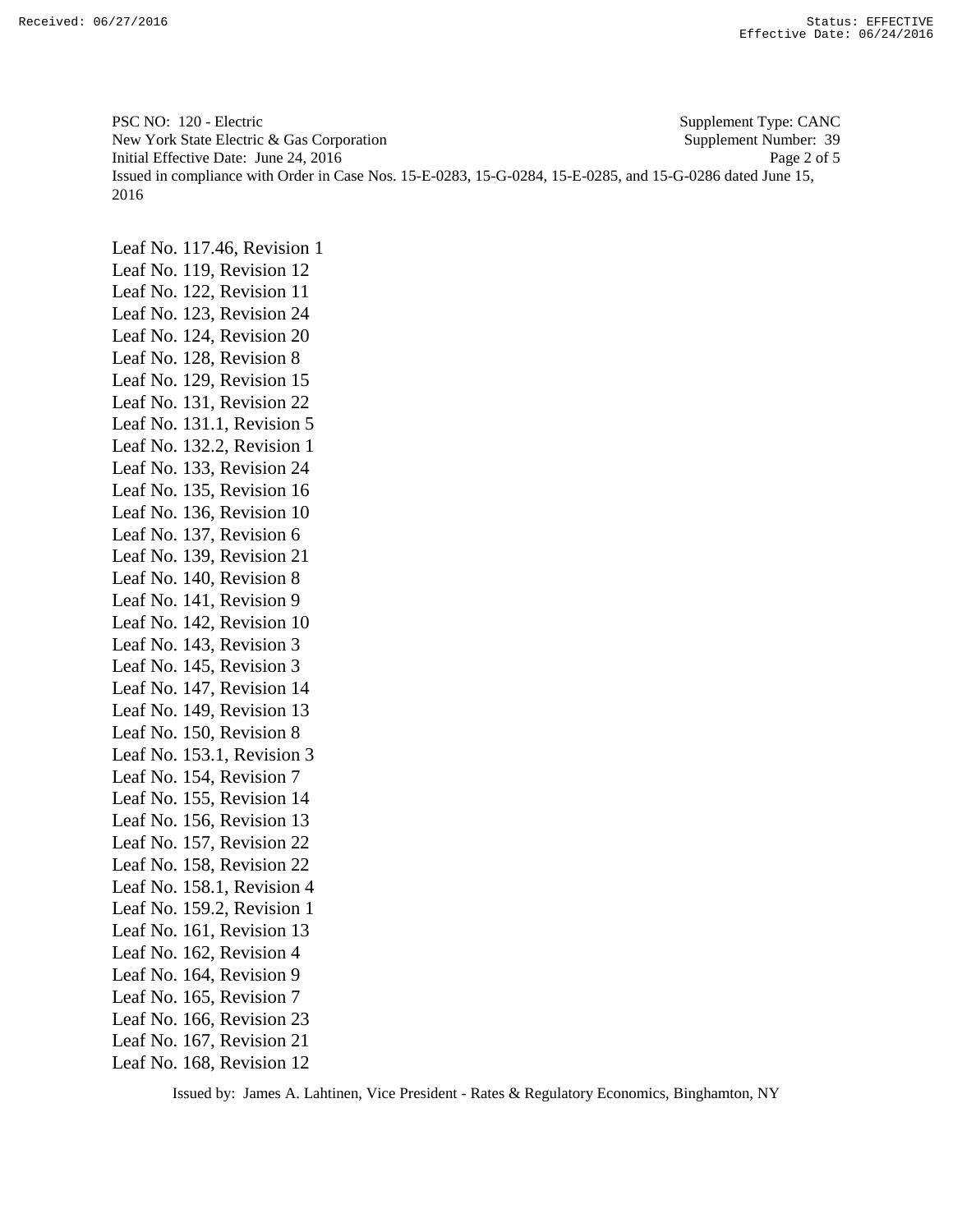PSC NO: 120 - Electric Supplement Type: CANC New York State Electric & Gas Corporation Supplement Number: 39 Initial Effective Date: June 24, 2016 Page 3 of 5 Issued in compliance with Order in Case Nos. 15-E-0283, 15-G-0284, 15-E-0285, and 15-G-0286 dated June 15, 2016

Leaf No. 169, Revision 8 Leaf No. 170, Revision 10 Leaf No. 170.1, Revision 4 Leaf No. 173, Revision 14 Leaf No. 176, Revision 13 Leaf No. 181.1, Revision 7 Leaf No. 184, Revision 14 Leaf No. 185, Revision 11 Leaf No. 193.4, Revision 12 Leaf No. 194, Revision 14 Leaf No. 195, Revision 11 Leaf No. 197, Revision 23 Leaf No. 198, Revision 21 Leaf No. 198.2, Revision 9 Leaf No. 201, Revision 21 Leaf No. 202, Revision 13 Leaf No. 202.1, Revision 3 Leaf No. 203, Revision 11 Leaf No. 207, Revision 10 Leaf No. 208, Revision 25 Leaf No. 208.1, Revision 7 Leaf No. 210, Revision 11 Leaf No. 212, Revision 14 Leaf No. 213, Revision 13 Leaf No. 214, Revision 14 Leaf No. 215, Revision 22 Leaf No. 216, Revision 22 Leaf No. 216.1, Revision 4 Leaf No. 217.1, Revision 4 Leaf No. 219, Revision 7 Leaf No. 221, Revision 23 Leaf No. 225, Revision 1 Leaf No. 226, Revision 10 Leaf No. 227, Revision 7 Leaf No. 228, Revision 22 Leaf No. 229, Revision 20 Leaf No. 230, Revision 20 Leaf No. 231, Revision 20

Issued by: James A. Lahtinen, Vice President - Rates & Regulatory Economics, Binghamton, NY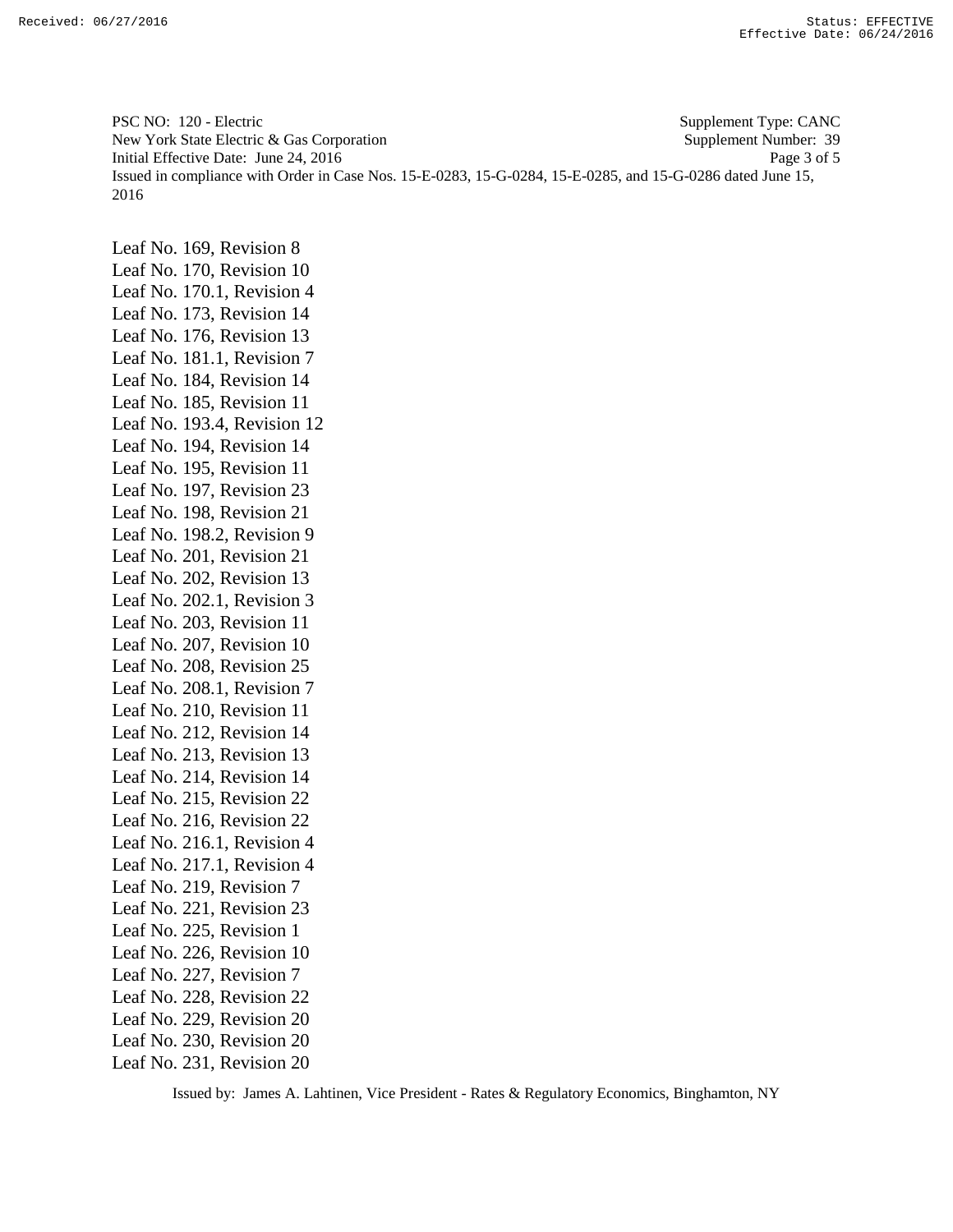PSC NO: 120 - Electric Supplement Type: CANC New York State Electric & Gas Corporation Supplement Number: 39 Initial Effective Date: June 24, 2016 Page 4 of 5 Issued in compliance with Order in Case Nos. 15-E-0283, 15-G-0284, 15-E-0285, and 15-G-0286 dated June 15, 2016

Leaf No. 234, Revision 4 Leaf No. 235, Revision 1 Leaf No. 236, Revision 8 Leaf No. 238, Revision 4 Leaf No. 239, Revision 1 Leaf No. 240, Revision 1 Leaf No. 241, Revision 1 Leaf No. 243, Revision 11 Leaf No. 243.1, Revision 5 Leaf No. 243.2, Revision 6 Leaf No. 243.3, Revision 2 Leaf No. 243.4, Revision 3 Leaf No. 247, Revision 14 Leaf No. 248, Revision 22 Leaf No. 249, Revision 22 Leaf No. 250, Revision 22 Leaf No. 257, Revision 11 Leaf No. 260, Revision 10 Leaf No. 261, Revision 24 Leaf No. 262, Revision 20 Leaf No. 268, Revision 11 Leaf No. 271, Revision 10 Leaf No. 272, Revision 26 Leaf No. 272.1, Revision 5 Leaf No. 274.1, Revision 8 Leaf No. 286.1, Revision 2 Leaf No. 287, Revision 24 Leaf No. 287.1, Revision 10 Leaf No. 287.2, Revision 1 Leaf No. 288, Revision 25 Leaf No. 288.1, Revision 18 Leaf No. 288.2, Revision 10 Leaf No. 288.3, Revision 1 Leaf No. 289, Revision 39 Leaf No. 293, Revision 24 Leaf No. 294.3, Revision 1 Leaf No. 294.4, Revision 1 Leaf No. 294.5, Revision 1

Issued by: James A. Lahtinen, Vice President - Rates & Regulatory Economics, Binghamton, NY